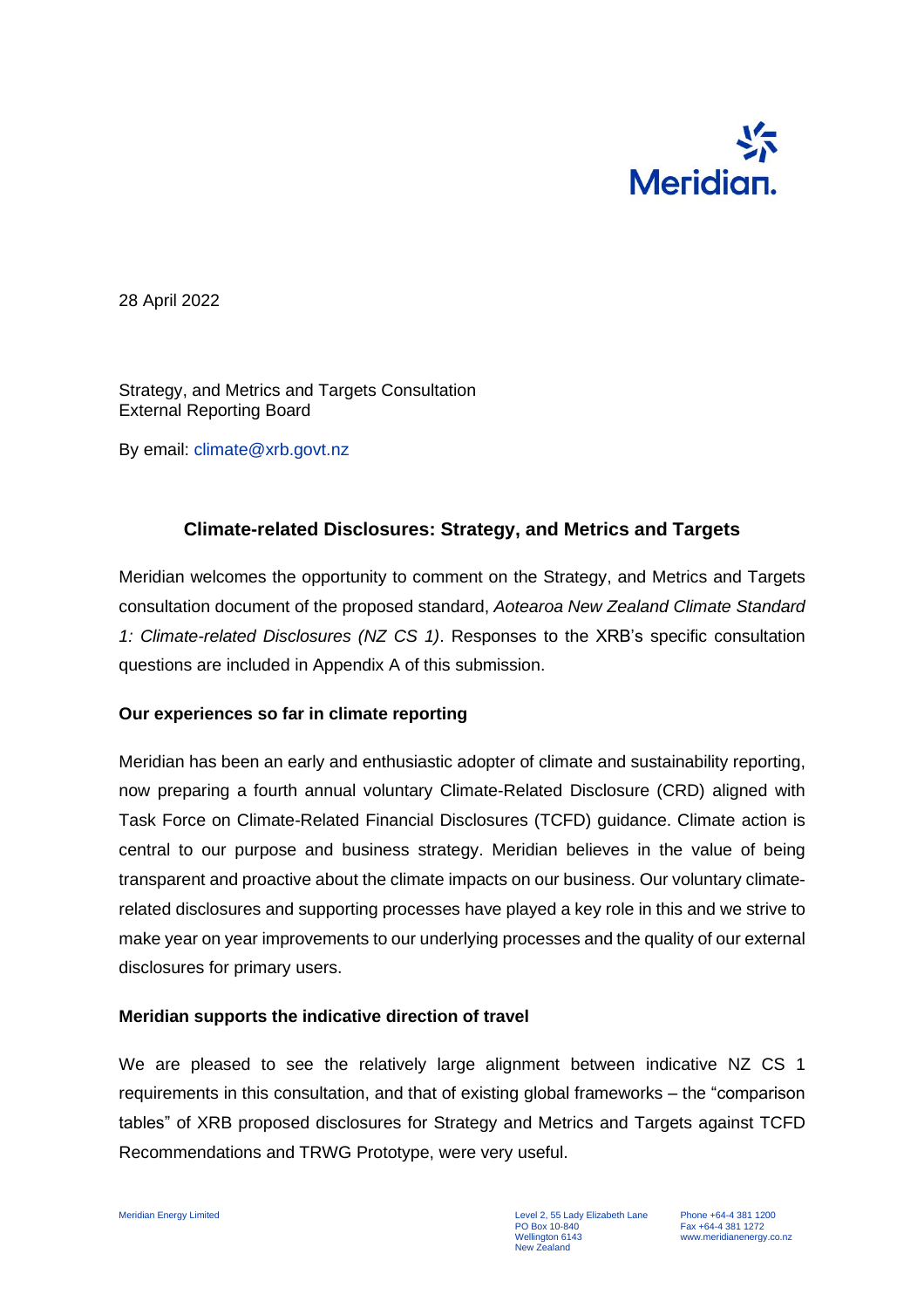Primary users of these disclosures will be unique to reporting entities but many, including Meridian, will have primary users from around the world. Therefore, we continue to support the close alignment of NZ CS 1 with existing best practice global frameworks to enable reasonable comparability for disclosure users. Our strong preference is to not be required to prepare multiple different disclosures on the same topic. It is clear the XRB are taking prudent steps to evaluate global references and we strongly support this continued diligence.

At a high level, Meridian views the balance struck between principles-based and prescriptive requirements as largely fair and commends the XRB for deliberate focus on this. Some minor examples exist where Meridian would support a review of the draft disclosure requirements, against the section objective, and consider if there is some unnecessary mandatory disclosure detail suggested that has the potential to create risks. For example, some elements of the scenario methodologies and assumptions disclosure expectations could risk mandating confidential and/or commercially sensitive information be disclosed (refer Appendix A, question response 1(c)).

#### **Meridian supports a phased approach for compliance**

Meridian is well placed to adopt all indicative NZ CS 1 provisions outlined in the subject consultation document, but recognises the degree of maturity that exists having voluntarily disclosed for the last three financial years. That said, Meridian supports the XRB's proposal of allowing first time adoption provisions to enable other organisations, who may be starting on this journey, to have a time-bound period to scale their Climate-Related Disclosure capability. Meridian's only suggestion on the XRB's proposed first-time adoption provisions relates to "first climate statement" provisions to allow for disclosing "progress towards" developing a transition plan. Meridian believes there is room to raise the requirements here and include the disclosure of a "transition roadmap" as a bridge to a plan in the second climate statement with targets / initiatives. A disclosure requirement of only "progress towards", could result in vague references that don't sufficiently demonstrate to a primary user that tangible and action-orientated planning is underway.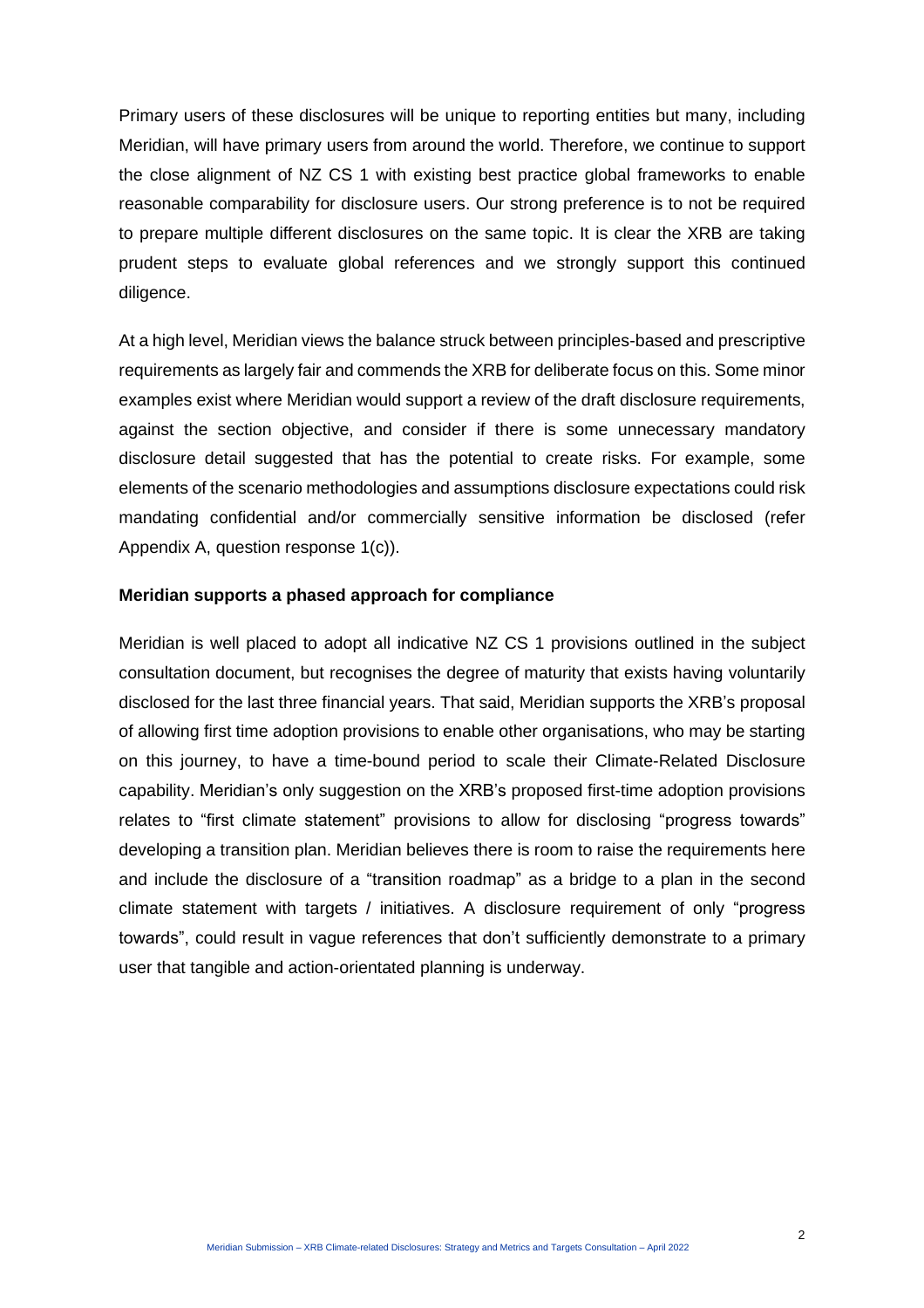# **Conclusion**

Meridian is highly supportive of mandatory Climate-Related Disclosures and will continue to voluntarily disclose for now and look forward to sharing our FY22 disclosure later in August. We would like to commend the XRB for leading this consultation and look forward to reviewing of the first NZ CS 1 exposure draft in the near future.

Nāku noa, nā

 $\n *2 6 2 6 2 6 2 6 2 6 2 6 2 6 2 6 2 6 2 6 2 6 2 6 2 6 2 6 2 6 2* <$ 

Tina Frew **Head of Sustainability**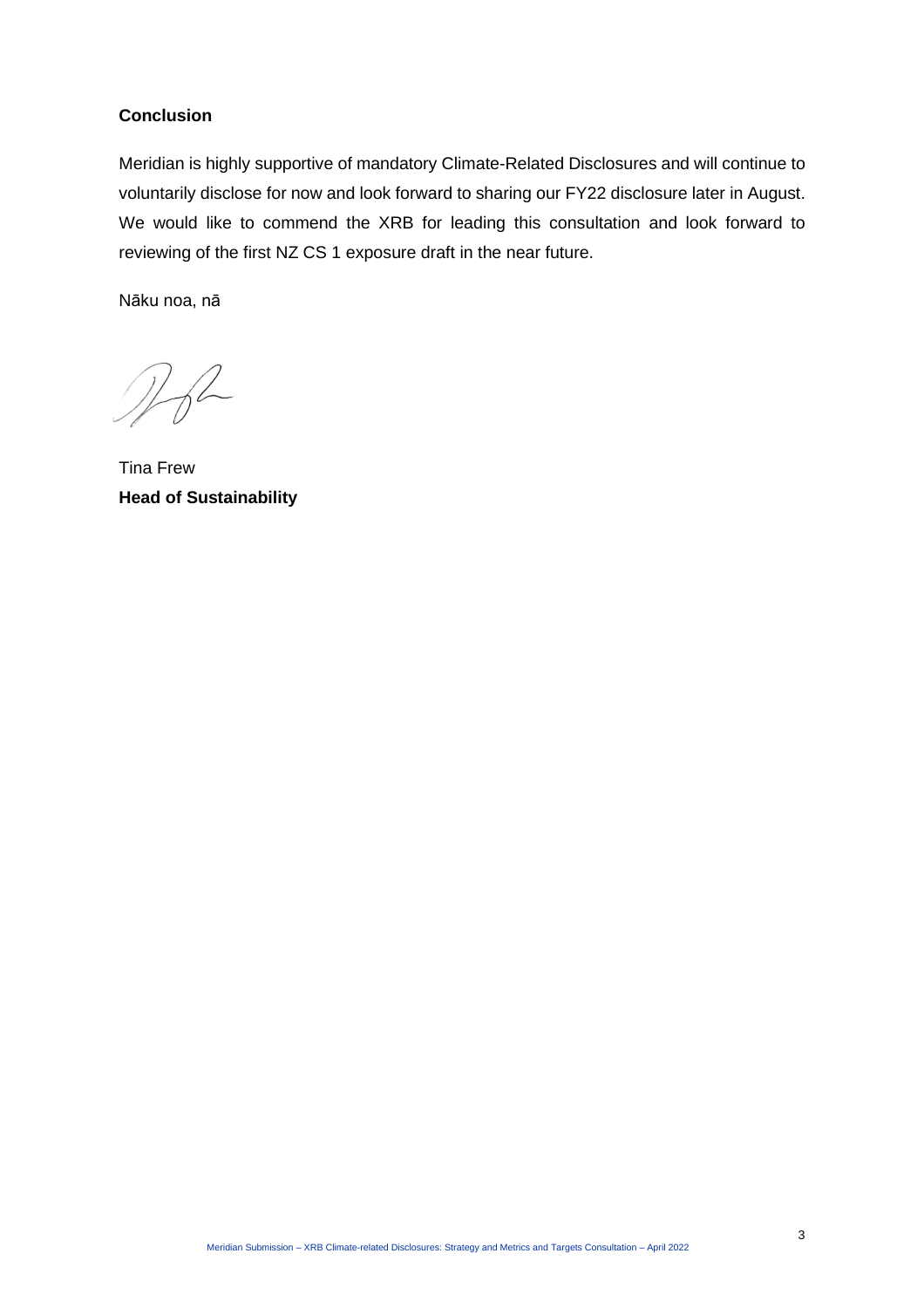# **Appendix A: Responses to consultation questions**

|                | Question                                                                                                                                                                                                                                                                                                                    | <b>Response</b>                                                                                                                                                                                                                                                                                                                                                                                                                                                                                                                                                                                                                                                                                                                                                                                                                                   |
|----------------|-----------------------------------------------------------------------------------------------------------------------------------------------------------------------------------------------------------------------------------------------------------------------------------------------------------------------------|---------------------------------------------------------------------------------------------------------------------------------------------------------------------------------------------------------------------------------------------------------------------------------------------------------------------------------------------------------------------------------------------------------------------------------------------------------------------------------------------------------------------------------------------------------------------------------------------------------------------------------------------------------------------------------------------------------------------------------------------------------------------------------------------------------------------------------------------------|
| $\mathbf{1}$ . | Do you think the proposed Strategy section of NZ<br>CS 1 meets primary user needs?<br>a) Do you think that the information in this section of<br>the standard will provide information that is useful to<br>primary users for decision making? If not, please<br>explain why not and identify any alternative<br>proposals. | Yes overall, the proposed Strategy section will provide useful information for primary users.<br>Note detailed feedback below on specific proposed elements.                                                                                                                                                                                                                                                                                                                                                                                                                                                                                                                                                                                                                                                                                      |
|                | b) Do you consider that this section of the standard<br>is clear and unambiguous in terms of the information<br>to be disclosed? If not, how could clarity be<br>improved?                                                                                                                                                  | The articulation of sub paragraphs is clear. It could be useful to visually represent the<br>disclosure requirements like the TCFD model (figure 3 in the consultation document) – to<br>simplify the structure and avoid the need for cross referencing between sub paragraphs.<br>Additionally, the first-time adoption provision 'example timeline' in figure 5 is a very helpful<br>reference to clarify intent outlined in table 5 (where the table by itself, could leave room for<br>confusion).                                                                                                                                                                                                                                                                                                                                           |
|                | c) Do you consider that this section of the standard<br>is adequately comprehensive and achieves the right<br>balance between prescriptiveness and principles-<br>based disclosures? If not, what should be removed<br>or added to achieve a better balance?                                                                | The proposed Strategy disclosure section is very comprehensive. Meridian's only<br>observation relates to the reasonable degree of "prescriptiveness" incorporated into<br>Strategy section. Mandatory disclosure on some suggested details could either detract from<br>achieving a simple, clear disclosure for primary users that meets the section objective, or<br>potentially puts a CRE in a position where commercially sensitive information is considered<br>mandatory to disclose. For example, the proposed requirement under the scenario<br>methodologies and assumptions Table 3, paragraphs (7(a)(iii) and 7(a)(v) and 7(b)(iv)), has<br>some risk of causing confidential and/or commercially sensitive information to be disclosed.<br>Meridian would support reframing these disclosure paragraphs to ensure an expectation is |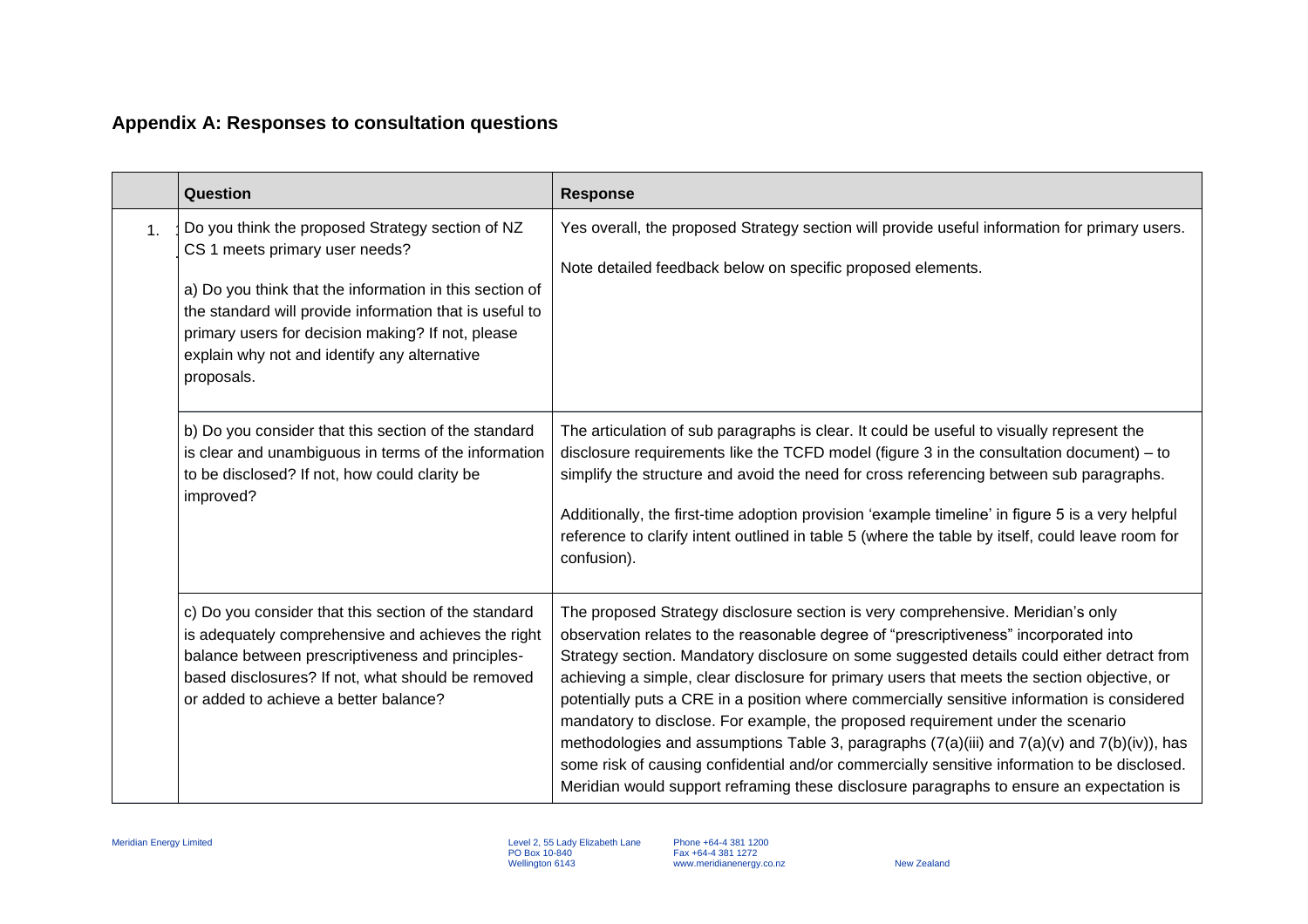|    |                                                                                                                                                                                                                                                                                                                                                                                  | not mandated that puts a CRE in a position of disclosing information which results in<br>realisation of any of the risks outlined above.                                                                                                                                                                                                                                                                                                                                                                                                                                                                                                                                                                             |
|----|----------------------------------------------------------------------------------------------------------------------------------------------------------------------------------------------------------------------------------------------------------------------------------------------------------------------------------------------------------------------------------|----------------------------------------------------------------------------------------------------------------------------------------------------------------------------------------------------------------------------------------------------------------------------------------------------------------------------------------------------------------------------------------------------------------------------------------------------------------------------------------------------------------------------------------------------------------------------------------------------------------------------------------------------------------------------------------------------------------------|
| 2. | Do you agree that a standalone disclosure<br>describing the entity's business model and strategy<br>is necessary? Why or why not?                                                                                                                                                                                                                                                | Meridian believes it is <i>helpful but not necessary</i> to have a standalone disclosure on<br>business model and strategy. The process of assessing and disclosing climate impacts on a<br>materiality basis, as well as disclosing a transition plan should clearly highlight any business<br>model and/or strategic impacts. For example, supply and or demand for a CREs core<br>product could be the fundamental and primary opportunity or risk for a business (which<br>business model and/or strategy articulation might not explicitly highlight). However, the<br>proposed disclosure is not arduous and allowing cross-referencing to other existing CRE<br>public disclosures, makes this a minor point. |
| 3. | Do you agree that we should not prescribe which<br>global mean temperature increase scenario(s)<br>should be used to explore higher physical risk<br>scenarios (such as 2.7°C and/or 3.3°C or by using<br>Representative Concentration Pathways (RCP) such<br>as RCP4.5 or 6), but rather leave this more open by<br>requiring a 'greater than 2°C scenario'? Why or why<br>not? | Yes. Scenarios are intended to be plausible and distinct futures relevant to an organisation<br>and used to assess a range of potential outcomes, rather than forecasts. Provided a CRE<br>can outline/disclose why selected scenarios meet that intent, Meridian does not see a need<br>to prescribe which global mean temperature increase scenario(s) should be used.                                                                                                                                                                                                                                                                                                                                             |
| 4. | We do not require transition plans to be tied to any<br>particular target such as net zero and/or 1.5°C, but<br>that entities will be free to disclose this if they have<br>done so. Do you agree? Why or why not?                                                                                                                                                               | Meridian strongly supports the mandatory disclosure of transition plans and strives to<br>advance a strategy and climate opportunities that enable a 1.5 deg C future. As much as<br>Meridian would strongly support all organisations aligning a transition plan to a 1.5 deg C<br>future - Meridian does not believe it is the purpose of the XRB to mandate that. Including in<br>NZ CS 1 the requirement to disclose which target a CRE has chosen, and why that is<br>appropriate, is fair and it is up to a primary user to determine if that CRE's ambition, is<br>aligned with a future the primary user may want to enable the financing of.                                                                |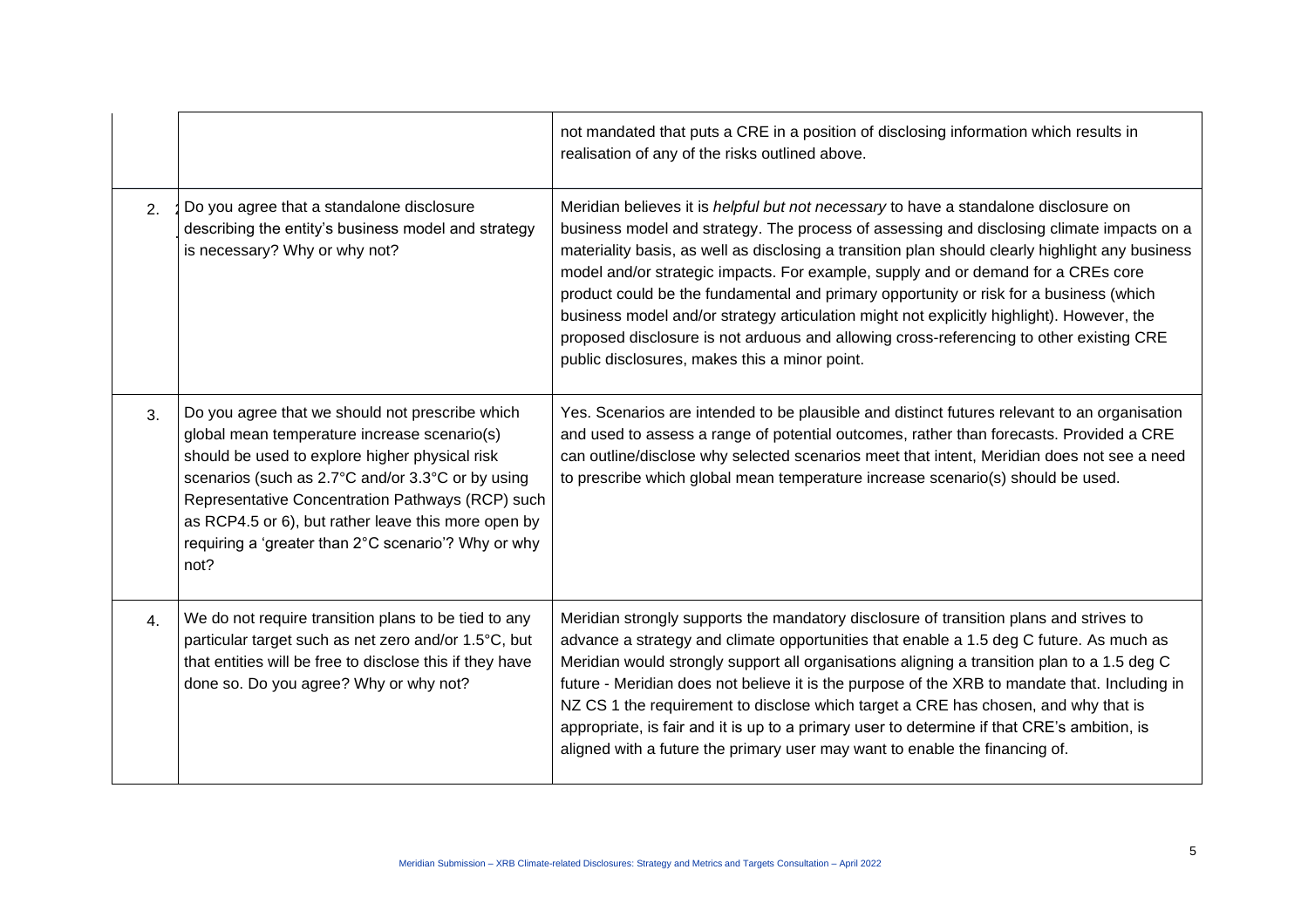| 5. | Do you have any views on the defined terms as they<br>are currently proposed?                                                                                                          | The definition of Strategy as an "entity's desired future end state" is articulated as an<br>objective or goal, rather than strategy focused on how, where, what.<br>The definition of Impacts could be significantly simplified.<br>The separate definition of an adaptation plan and transition plan are fine, but perhaps there<br>is room to highlight that these do not need to be mutually exclusive and could for example,<br>form an integrated climate action plan.<br>It could be useful to include a definition for 'mitigation' to make clear any expectations<br>around disclosure of adaptation and mitigation actions, or overarching plans such as a<br>transition plan, or integrated climate action plan.                                                                                                                                                                                                                                                                                                       |
|----|----------------------------------------------------------------------------------------------------------------------------------------------------------------------------------------|-----------------------------------------------------------------------------------------------------------------------------------------------------------------------------------------------------------------------------------------------------------------------------------------------------------------------------------------------------------------------------------------------------------------------------------------------------------------------------------------------------------------------------------------------------------------------------------------------------------------------------------------------------------------------------------------------------------------------------------------------------------------------------------------------------------------------------------------------------------------------------------------------------------------------------------------------------------------------------------------------------------------------------------|
| 6. | The XRB has identified adoption provisions for some<br>of the specific disclosures in NZ CS 1:<br>a) Do you agree with the proposed first-time<br>adoption provisions? Why or why not? | Meridian recognises the value in providing first-time adoption provisions for those possibly<br>starting from the beginning, having been through a learning journey (which continues) in<br>voluntary disclosures to date.<br>Meridian's main challenge to the proposed first-time adoption provisions relates to "first<br>climate statement" provisions to allow for disclosing "progress towards" developing a<br>transition plan. Meridian believes there is room to raise the requirements here and include<br>the disclosure of a "transition roadmap", or first conceptual transition plan, as a bridge to a<br>plan in the second climate statement with targets / initiatives. A disclosure requirement of<br>only "progress towards", could easily result in vague references that don't sufficiently<br>demonstrate to a primary user that tangible and action-orientated planning is underway.<br>Disclosure of a prototype, or concept plan, would likely be a way of demonstrating clear<br>progress is being made. |
|    | b) In your view, is first-time adoption relief needed<br>for any of the other disclosure requirements? Please<br>specify the disclosure and provide a reason.                          | No.                                                                                                                                                                                                                                                                                                                                                                                                                                                                                                                                                                                                                                                                                                                                                                                                                                                                                                                                                                                                                               |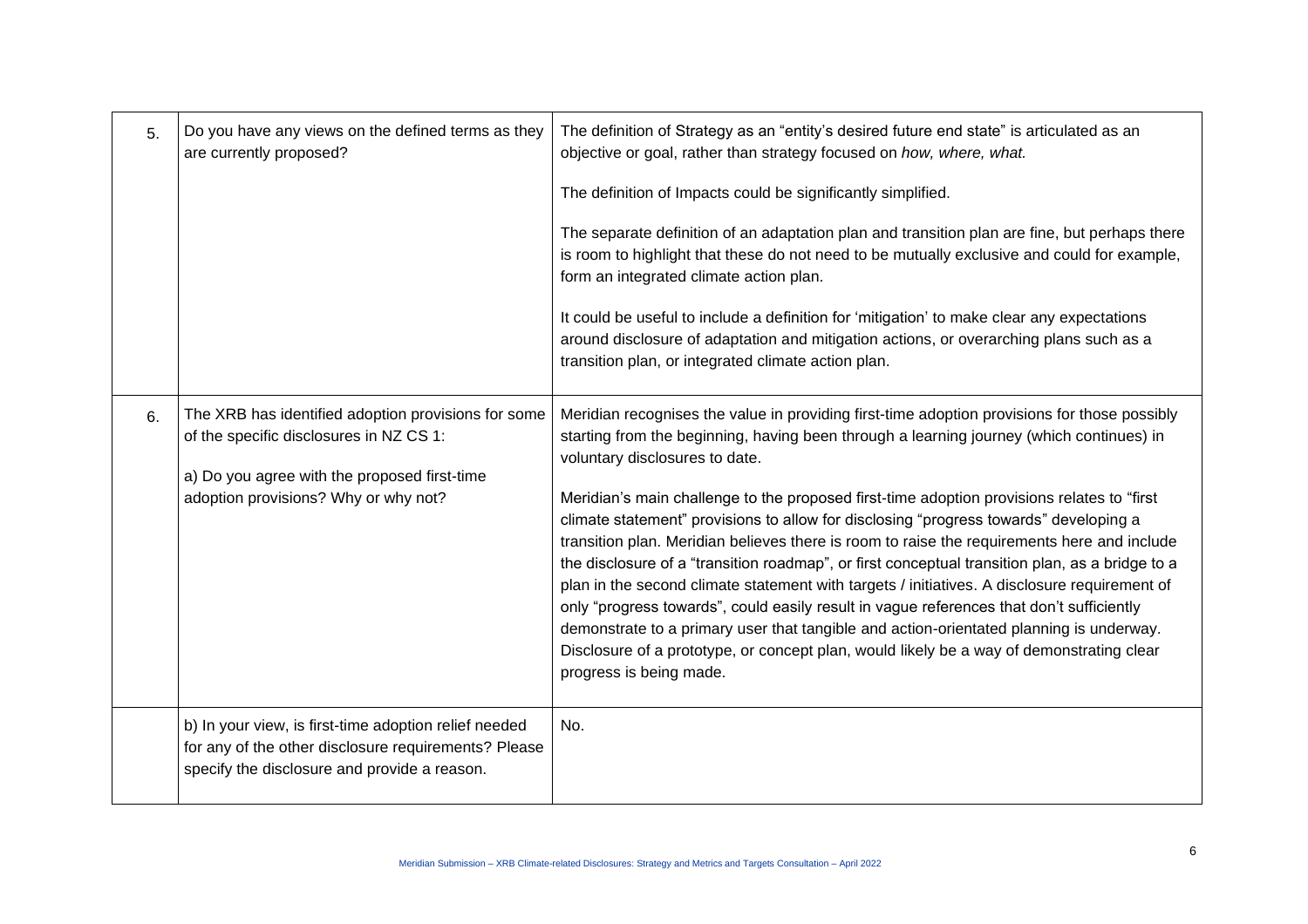|                | c) If you are requesting further first-time adoption<br>relief, what information would you be able to provide<br>in the interim?                                                                                                                                         | Meridian will not request first-time adoption relief.                                                                                                                                                                                                                            |
|----------------|--------------------------------------------------------------------------------------------------------------------------------------------------------------------------------------------------------------------------------------------------------------------------|----------------------------------------------------------------------------------------------------------------------------------------------------------------------------------------------------------------------------------------------------------------------------------|
| 7 <sub>1</sub> | Do you think the proposed Metrics and Targets<br>section of NZ CS 1 meets primary user needs?                                                                                                                                                                            | Yes overall, the proposed Metrics and Targets section will provide useful information for<br>primary users.                                                                                                                                                                      |
|                | a) Do you think that the information in this section of<br>the standard will provide information that is useful to<br>primary users for decision making? If not, please<br>explain why not and identify any alternative<br>proposals.                                    | Note detailed feedback below on specific proposed elements.                                                                                                                                                                                                                      |
|                | b) Do you consider that this section of the standard<br>is clear and unambiguous in terms of the information<br>to be disclosed? If not, how could clarity be<br>improved?                                                                                               | The articulation of sub paragraphs is clear. It could be useful to visually represent the<br>disclosure requirements like the TCFD model (figure 3 in the consultation document) - to<br>simplify the structure and avoid the need for cross referencing between sub paragraphs. |
|                | c) Do you consider that this section of the standard<br>is adequately comprehensive and achieves the right<br>balance between prescriptiveness and principles-<br>based disclosures? If not, what should be removed<br>or added to achieve a better balance?             | Yes.                                                                                                                                                                                                                                                                             |
| 8.             | We have not specified industry-specific metrics. The<br>guidance will direct preparers where to look for<br>industry-specific metrics. Do you believe this is<br>reasonable or do you believe we should include a<br>list of required metrics by industry? If so, do you | Meridian supports the XRB's proposed approach to not specify industry-specific metrics and<br>reference 'where to look'.                                                                                                                                                         |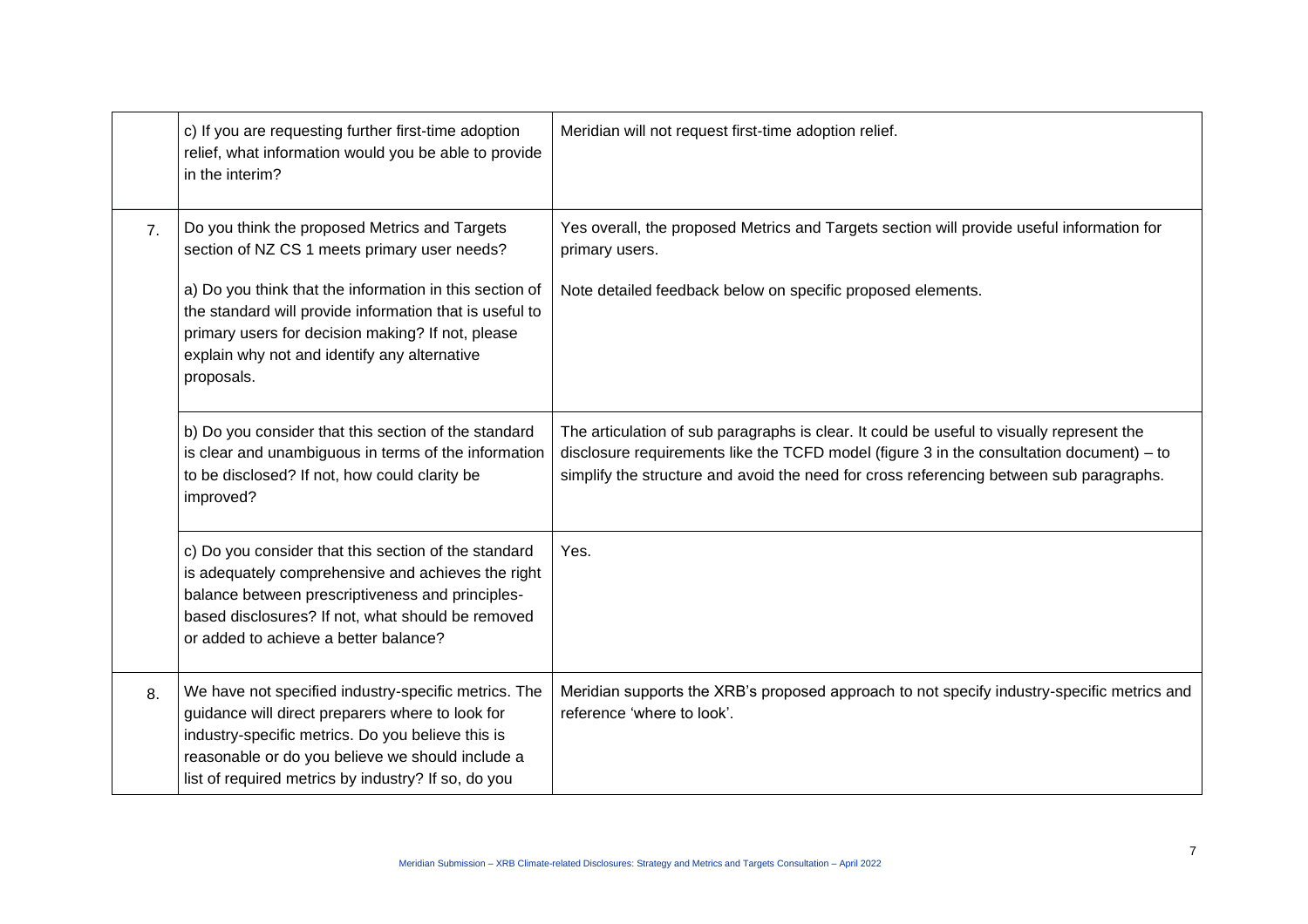|     | believe we should use the TCFD recommendations<br>or follow the TRWG prototype?                                                                                                                                                                                                                                                       |                                                                                                                                                                                                                         |
|-----|---------------------------------------------------------------------------------------------------------------------------------------------------------------------------------------------------------------------------------------------------------------------------------------------------------------------------------------|-------------------------------------------------------------------------------------------------------------------------------------------------------------------------------------------------------------------------|
| 9.  | We will require disclosure of scope 3 value chain<br>emissions as part of this standard. Are there areas<br>(particularly in your scope 3 value chain) where<br>there are impediments to measuring at present? If<br>so, what are these areas and when do you think it<br>might be possible to measure these areas?                   | No.                                                                                                                                                                                                                     |
| 10. | Paragraphs 8, 9 and 10 contain specific<br>requirements relating to the disclosure of GHG<br>emissions to facilitate the conduct of assurance<br>engagements in line with the requirement of section<br>461ZH of the Financial Markets Conduct Act. Do<br>you have any observations or concerns about these<br>proposed requirements? | No concerns.                                                                                                                                                                                                            |
| 11. | Do you have any views on the defined terms as they<br>are currently proposed?                                                                                                                                                                                                                                                         | No.                                                                                                                                                                                                                     |
| 12. | The XRB has proposed not providing first-time<br>adoption provisions for the Metrics and Targets<br>section of NZ CS 1. Do you agree? Why or why not?                                                                                                                                                                                 | Meridian does not require any first-time adoption provisions.                                                                                                                                                           |
| 13. | The XRB proposes that the minimum level of<br>assurance for GHG emissions be set at limited<br>assurance. Do you agree?                                                                                                                                                                                                               | Meridian currently seeks reasonable independent assurance on its GHG Inventory and will<br>continue with this standard. Meridian has no material concerns around limited assurance<br>being the minimum mandated level. |